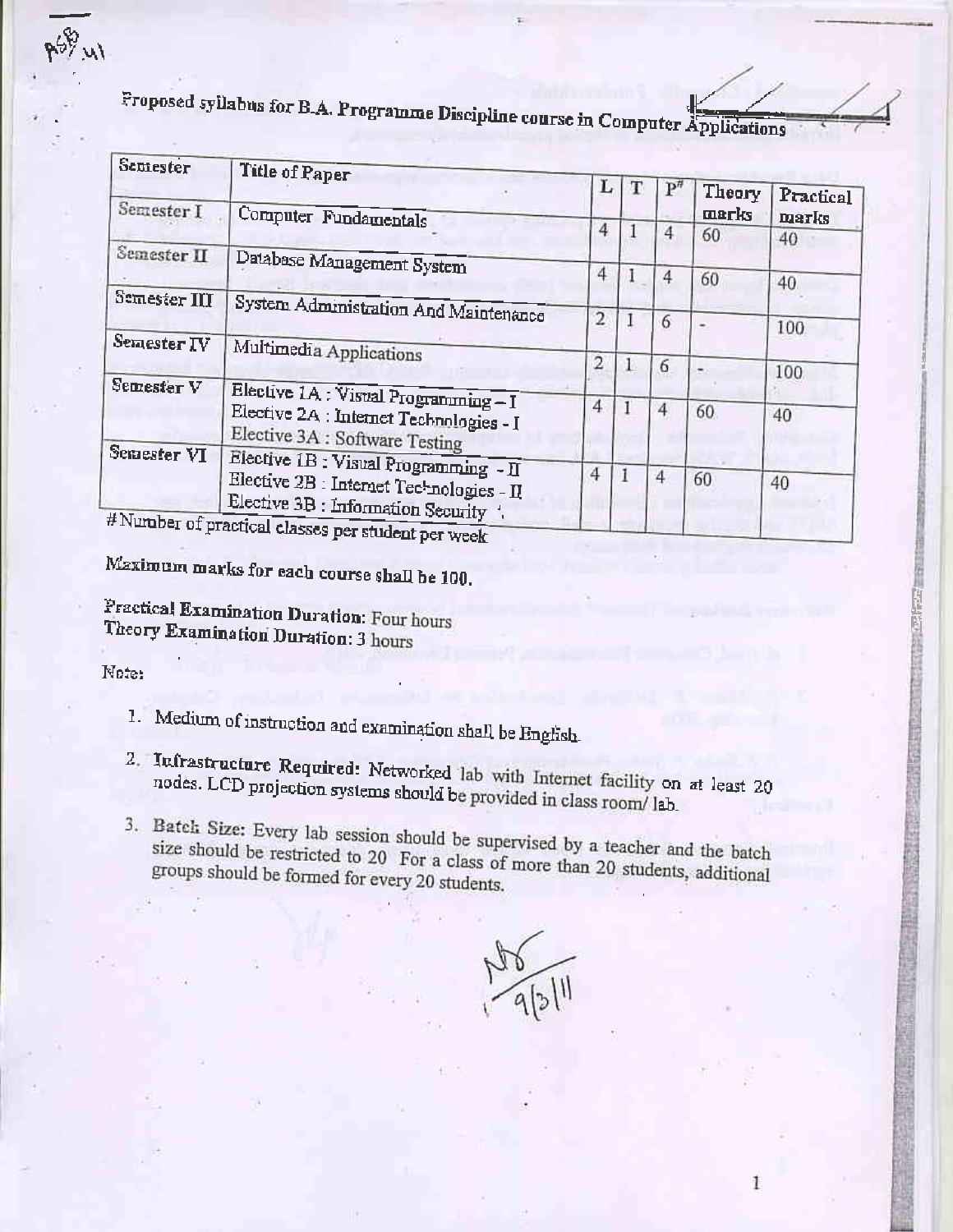#### Semester-I: Computer Fundamentals

Introduction: Introduction to logical organization of computers,

Data Representation: Number systems and character representation

Human Computer Interface: Operating system as user interface, system tools, control panel settings

Devices: Input and output devices (with connections and practical demo), keyboard, mouse, joystick, scanner, OCR, OMR, bar code reader, web camera, monitor, printer, plotter

Memory: Primary, secondary, auxiliary memory, RAM, ROM, cache memory, hard disks, optical disks

Computer Networks : Introduction to computer network, classification of networks, LAN, MAN, WAN, wireless LAN, internet, intranet and extranet.

Internet Applications: Evolution of internet, internet browsers, use of www, telnet, ftp, SMTP and similar protocols, e-mail, online tutorials, online banking, secure transactions etc, search engines and their usage.

#### Reference Books:

- 1. A. Goel, Computer Fundamentals, Pearson Education, 2010.
- 2. P. Aksoy, L. DeNardis, Introduction to Information Technology, Cengage Learning, 2006
- 3. P. K.Sinha, P. Sinha, Fundamentals of Computers, BPB Publishers, 2007

#### Practical:

Practical exercises based on Open Office tools using document preparation and spreadsheet handling packages.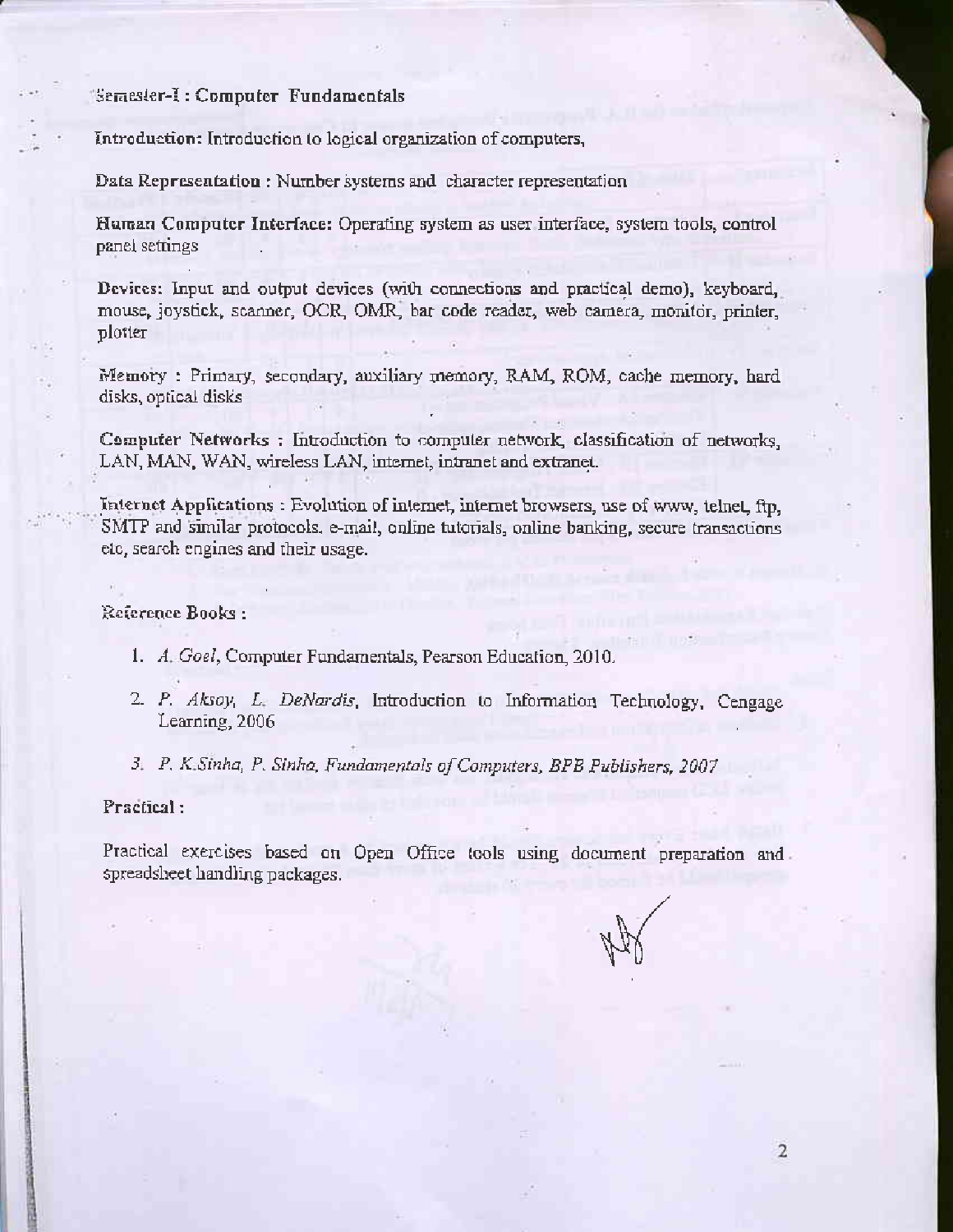### Semester - II : Database Management System

Database: Introduction to database, relational data model, DBMS architecture and data independence.

E-R Modeling: Entity types, entity set, attribute and key, relationships, relation types, E-R diagrams, database design using ER diagrams

Relational Data Model: Relational model concepts, relational constraints, primary and foreign key, normalization

Structured Query Language : SQL queries, create a database table, create relationships between database tables, modify and manage tables, queries, forms, reports, modify, filter and view data.

### MySQL may be used for SQL demonstration

#### Reference Books : .

- 1. P. Rob, C. Coronel, Database System Concepts by, Cengage Learning India, 2008
- 2. R. Elmsasri, S. Navathe Fundamentals of Database Systems, Pearson Education, Fifth Edition, 2007
- 3. MySQL: Reference Manual

#### Practical:

Practical exercises based on concepts listed in theory using spreadsheet as a database and MySQL.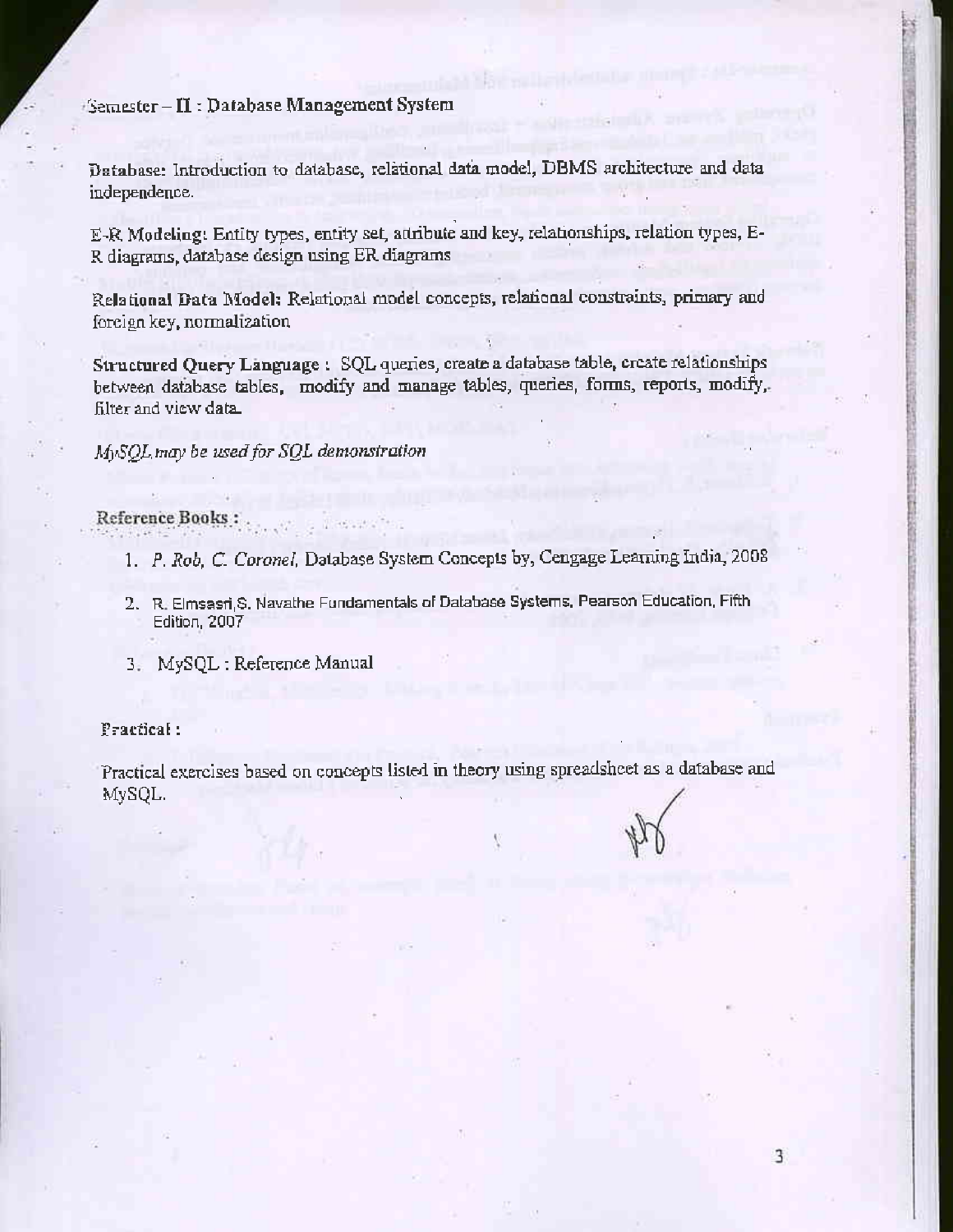# oemester-111: System Administration and Maintenance

Operating System Administration : Installation, configuration, maintenance (service packs, patches, etc.) disk formatting/partitioning, installing Windows/Linux, regular user v. superuser, controlling processes, user management, server administration and management, user and group management, backup management, security management

Operating System Maintenance : Linux distributions, Windows versions, PC hardware, BIOS, devices and drivers, system monitoring, kernel configuration and building, applications installation, configuration, maintenance (service packs, patches, etc.), server services (database, web, network services, etc.), client services.

Network System Maintenance: Network configuration, network services (file printing on network, DHCP, DNS, FTP, HTTP, mail, SNMP, telnet)

### Reference Books:

- 1. E. Siever, S. Figgins, Linux in a Nutshell, O'Reilly, Sixth Edition 2009
- 2. T. Bautts, T. Dawson, G.N. Purdy, Linux Network Administrator's Guide, O'Reilly, Third Edition, 2005
- 3. A. Basta, W.Halton, Computer Security: Concepts, Issues and Implementation,

4

4. Linux Handbooks

#### Practical:

Practical exercises based on concepts listed in theory on Windows / Linux Machines.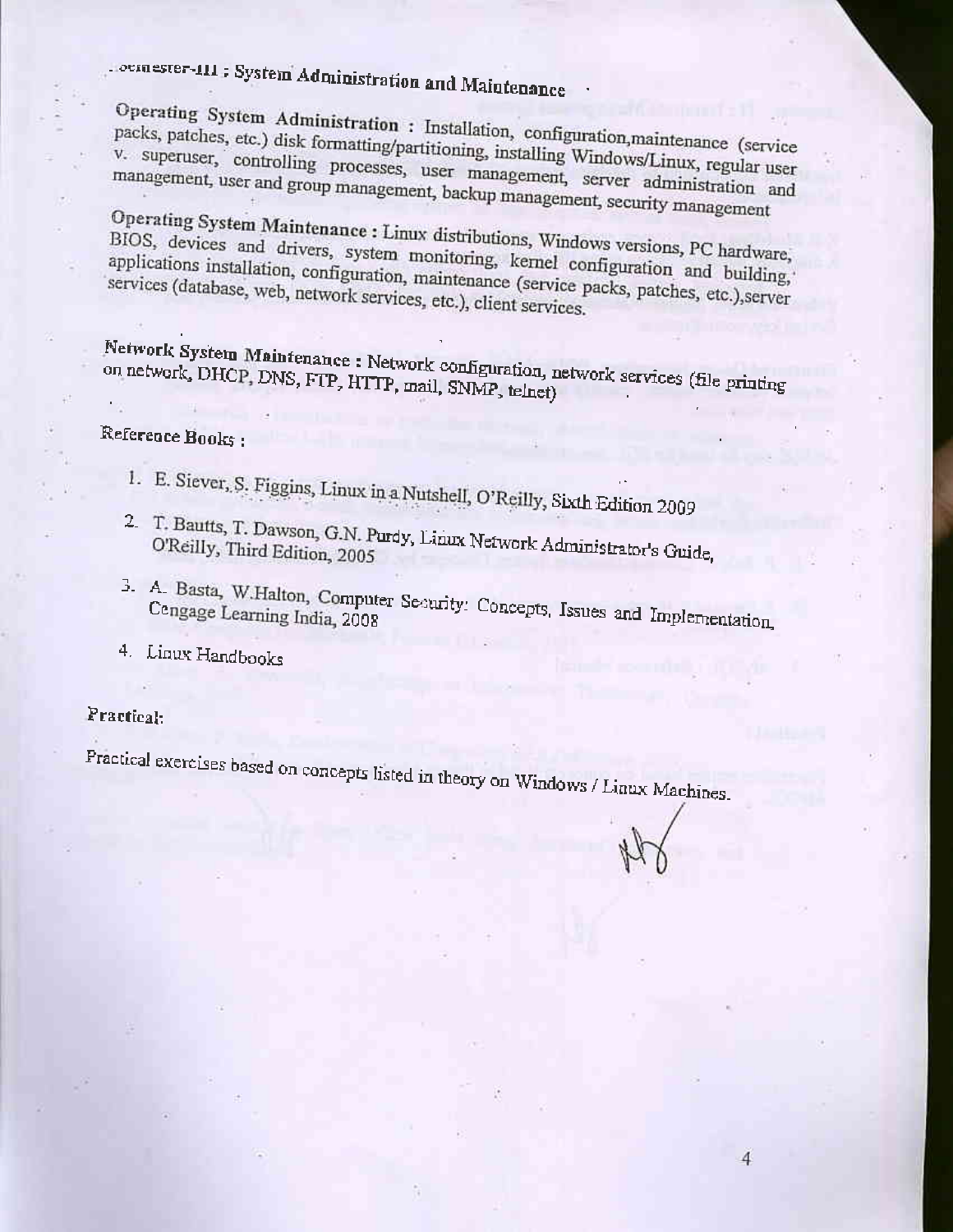#### Semester IV: Multimedia Applications

Multimedia : Introduction to multimedia, multimedia in internet technology, introduction to multimedia software.

Animation: Introduction to animation, 2D animation, basic animation using open office tools.

Multimedia Input/Output Devices: Scanner, camera, microphone, speaker, monitors, printers.

Multimedia Storage Devices : CD ROMs, DVDs, Blue ray disk.

Multimedia Tools: Sound editor, video editor, animator, authoring tools:

Movie File Formats: AVI, MPEG, SWF, MOV, DAT

Movie Frames : Concept of frame, frame buffer, and frame rate; authoring tools; making animation, embedding audio/video, and embedding on the web page

Multimedia Application : Education, entertainment, edutainment, virtual reality, digital libraries, information kiosks, video on demand, web pages video phone, video conferencing and health care.

Reference Books:

- 1. Tay Vaughan, Multimedia : Making it work, Tata McGraw Hill, Seventh edition, 2006
- 2. J. Jeffcoate, Multimedia in Practice, Pearson Education, First Edition, 2007

#### Practical:

Practical exercises based on concepts listed in theory using presentation Software, animation software and Gimp.

5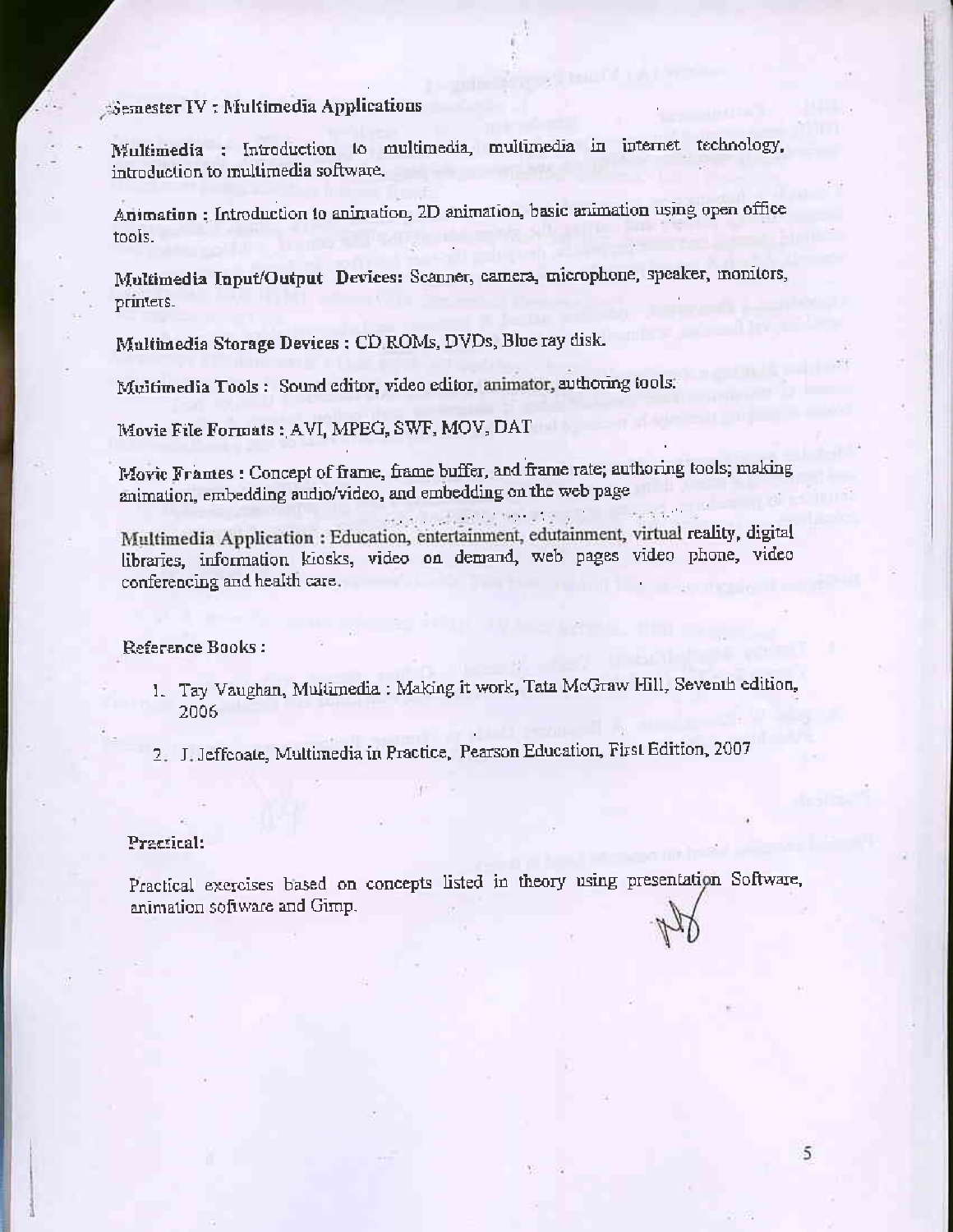# energye IA: Visual Programming-I

#### . GUI Environment

Introduction (GUI), programming language (procedural, object oriented, event driven), the GUI ÷ environment, compiling, debugging, and running the programs.

Controls : Introduction to controls textboxes, frames, check boxes, option buttons, images, setting borders and styles, the shape control, the line control, working with multiple controls and their properties, designing the user interface, keyboard access, tab controls, default & cancel property, coding for controls.

## Operations : Data types, constants, named & intrinsic, declaring variables, scope of variables, val function, arithmetic operations, formatting data.

Decision Making : If statement, comparing strings, compound conditions (and, or, not), nested if statements, case structure, using if statements with option buttons & check boxes, displaying message in message box, testing whether input is valid or not.

Modular programming: Menus, sub-procedures and sub-functions defining / creating and modifying a menu, using common dialog box, creating a new sub-procedure, passing variables to procedures, passing argument by value or by reference, writing a function/

## Reference Books:

- 1. Timothy MarshalNichols, Online Material : Getting Started with Gambas, Version 2: A Tutorial Subject: Learning Visual Basic with Linux and Gambas,
- 2. John W. Rittinghouse, A Beginner's Guide to Gambas: Programming, Infinity

Practical:

Practical exercises based on concepts listed in theory.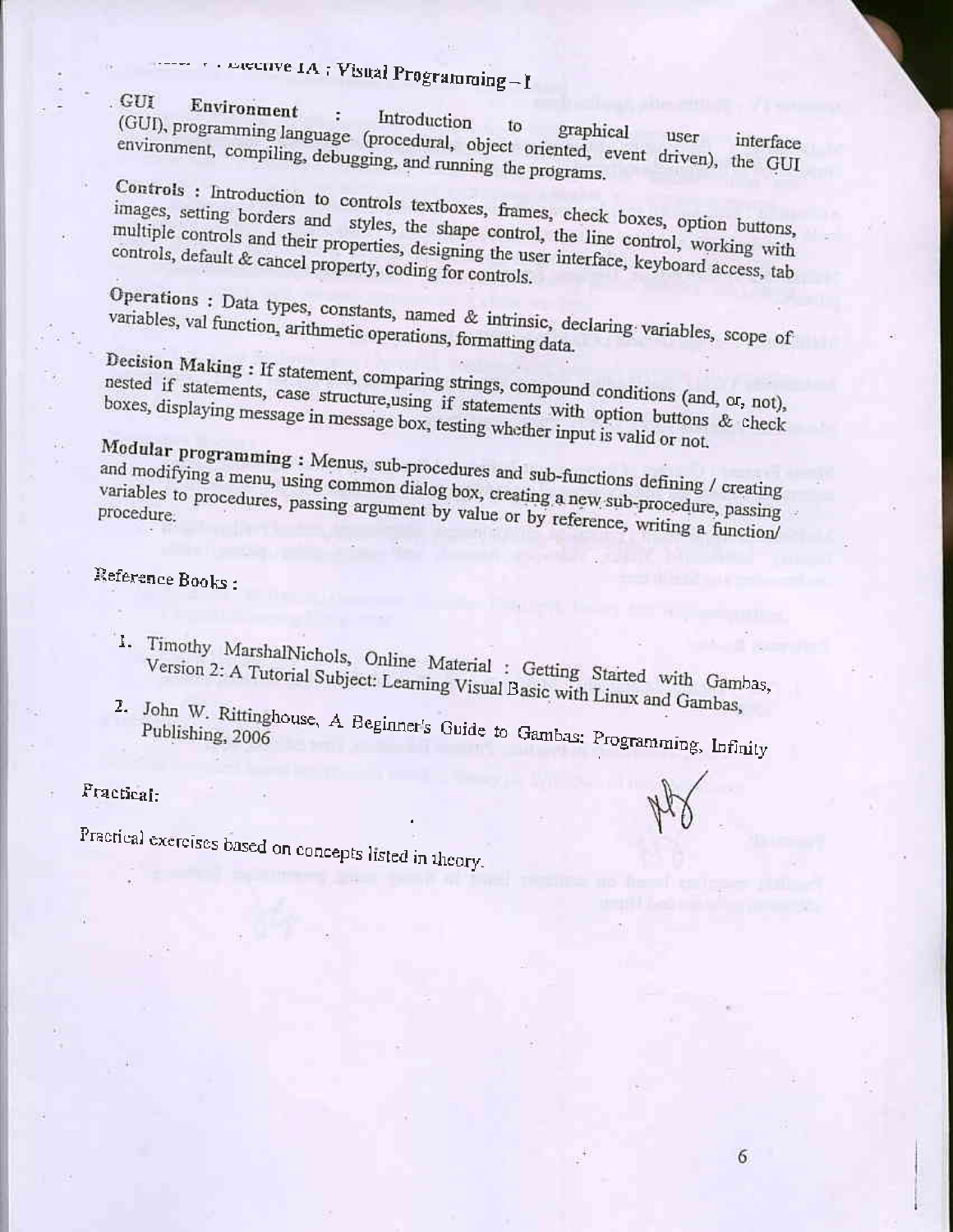Semester V : Elective 2A : Internet Technologies - I

Introduction to Web Design: Introduction to hypertext markup language (html) document type definition, creating web pages, graphical elements, lists, hyperlinks, tables, web forms, inserting images, frames.

Customised Features : Cascading style sheets, (css) for text formatting and other manipulations.

GUI Tools : GUI HTML editors (like opensource Dreamweaver), creating web pages and implementing CSS.

JavaScript Fundamentals : Data types and variables, functions, methods and events, controlling program flow, javascript object model, built-in obj, ects, operators.

#### Reference Books:

1. D.R. Brooks, An Introduction to HTML and Javascript for Scientists and Engineers, Springer

医中央产品 医阴道三角 医血管炎

7

- 2. W. Willard, HTML A Beginner's Guide, Tata McGraw-Hill Education, 2009
- 3. J. A. Ramalho, Learn Advanced HTML 4.0 with DHTML, BPB Publications,  $2007 -$

#### Practical:

Practical exercises based on concepts listed in theory.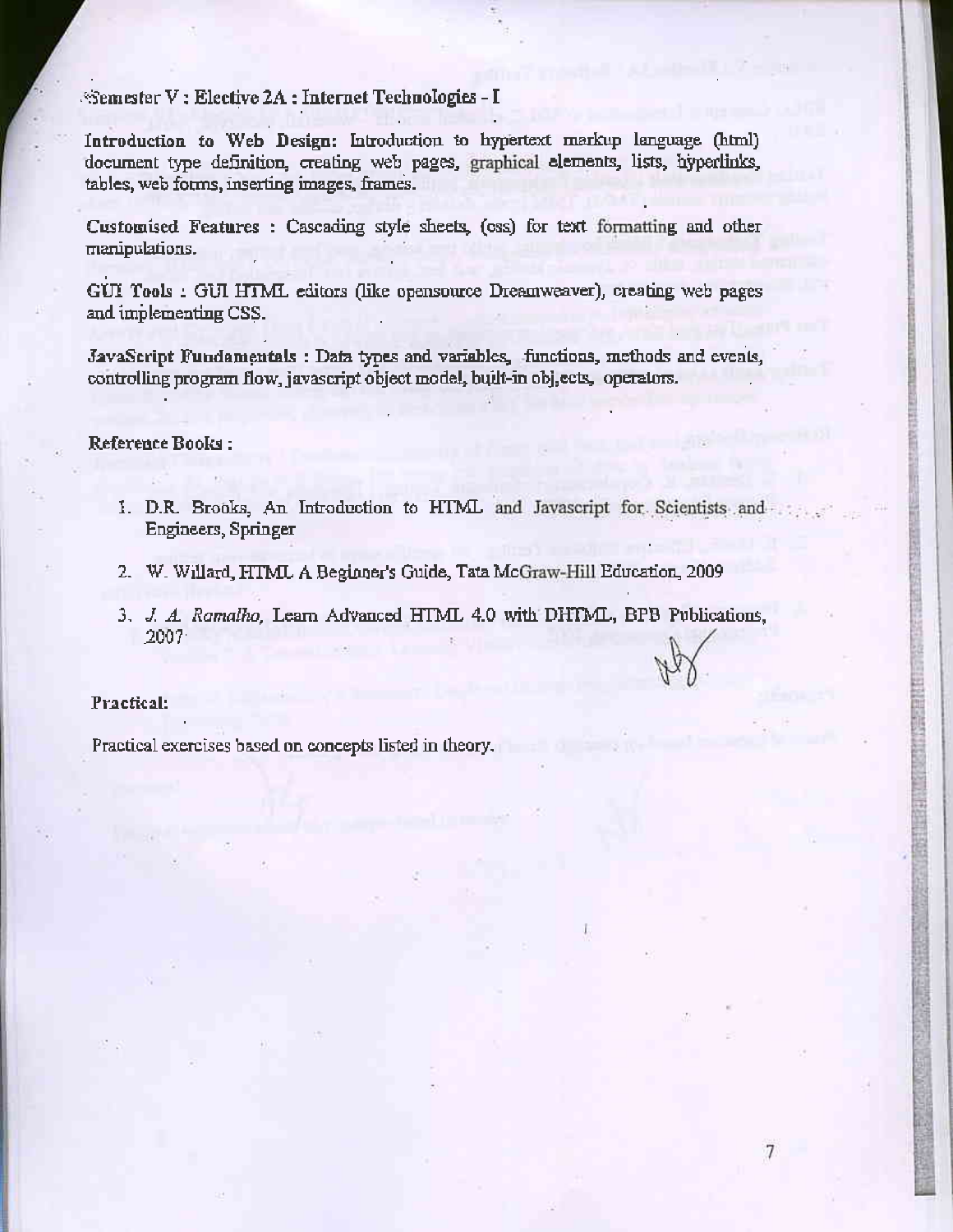Semester V: Elective 3A: Software Testing

SDLC Concepts: Introduction to SDLC, classical models - waterfall, prototype, spiral, RAD.

Testing Fundamentals: Testing fundamentals, testing as a process, principles of testing, testing maturity models (TMM), TMM levels, defects - design, coding and testing.

Testing Techniques : Black box testing, white box testing, gray box testing, manual vs automated testing, static vs dynamic testing, unit test, system test, integration test, stress test, recovery test, security test

Test Plan : Test goal plans, software test automation, test metrics and measurements.

Testing Tools : Use of software testing tools.

#### Reference Books:

- 1. S. Desikan, R. Gopalaswamy; Software Testing : Principles and Practice by, Pearson Education India, 2007
- 2. E. Dustin, Effective Software Testing : 50 specific ways to improve your testing, Addison-Wesley, 2002
- 3. Burnstein, Practical Software Testing : A Process Oriented Approach, Springer Professional Computing, 2003

8

#### Practical:

**PERSONAL** 

Practical exercises based on concepts listed in theory using testing tools.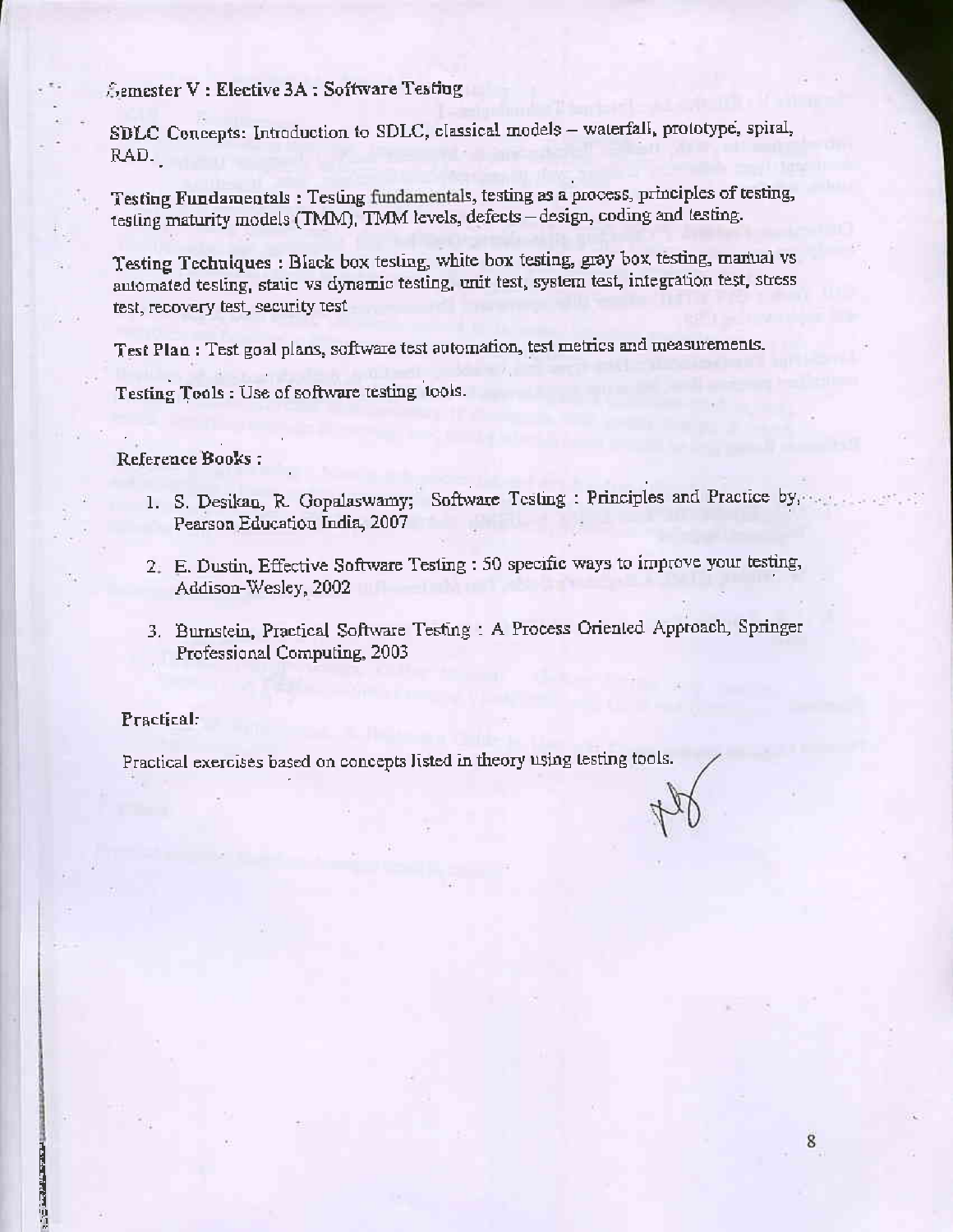## Semester VI: Elective 1B: Visual Programming - II

Forms Handling : Multiple forms creating, adding, removing forms in project, hide, show method, load, unload statement, me keyword, referring to objects on a different forms

Iteration Handling : Do/loops, for/next loops, using msgbox function, using string function

Arrays and Grouped Data Control: Arrays - 1-dimension arrays, initializing an array using for each, user-defined data types, accessing information with user-defined data types, using list boxes with array, two dimensional arrays. lists, loops and printing list boxes & combo boxes, filling the list using property window / additem method, clear method, list box properties, removing an item from a list, list box/ combo box operations.

Database Connectivity: Database connectivity of forms with back end tool like mysql. populating the data in text boxes, list boxes etc. searching of data in database using forms. updation/editing of data based on a criterion

#### Reference Books:

- 1. Timothy MarshalNichols, Online Material : Getting Started with Gambas,
- Version 2: A Tutorial Subject: Learning Visual Basic with Linux and Gambas,
- 2. John W. Rittinghouse, A Beginner's Guide to Gambas: Programming, Infinity Publishing, 2006

#### Practical:

Practical exercises based on concepts listed in theory.

9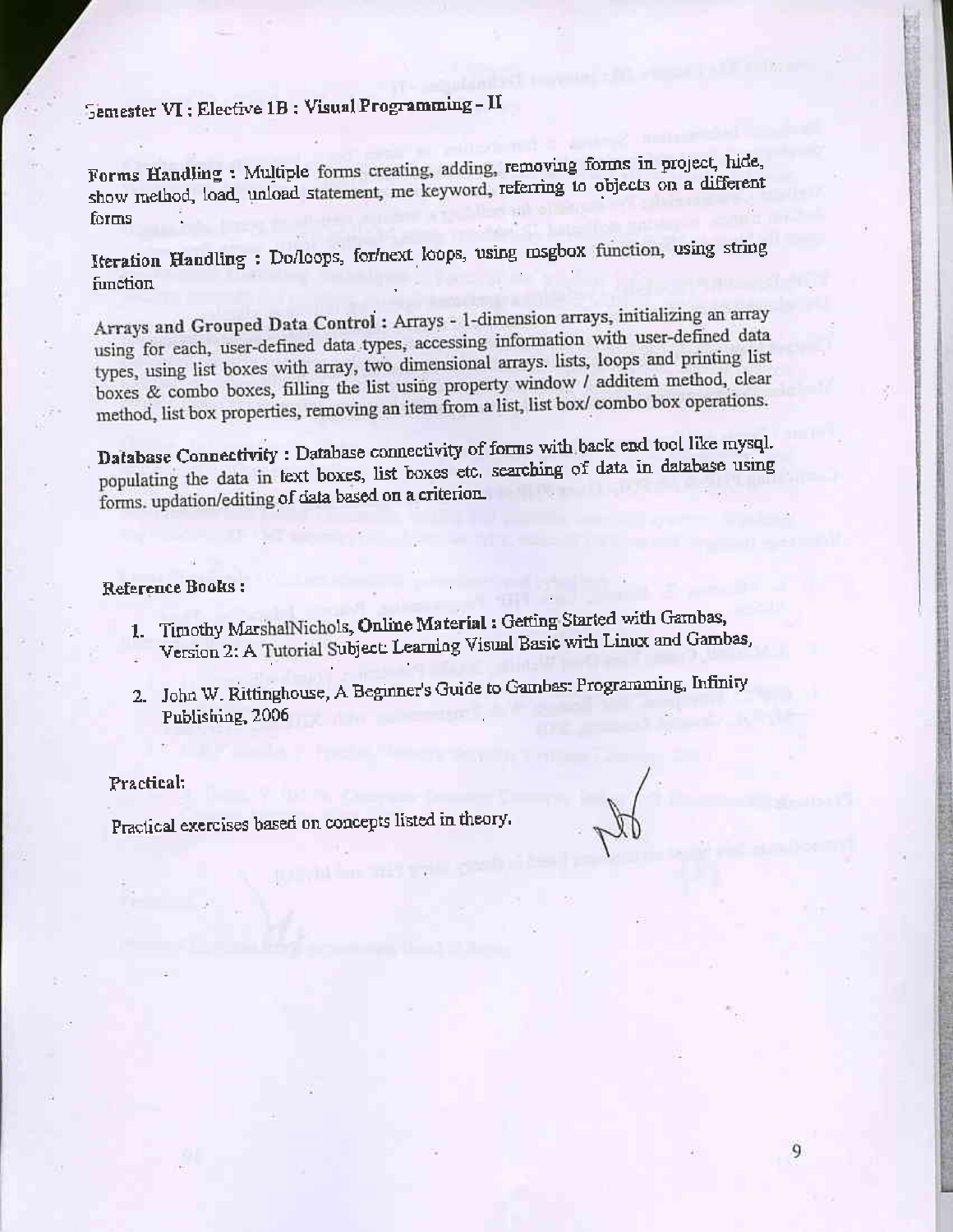# semester VI : Elective 2B : Internet Technologies - II

Business Information System : Introduction to three tier development, front end, business layer and back end connectivity. business application

Website Commercials: Pre-requisite for building a website. website vs portal. choosing domain names, acquiring dedicated IP address, getting hosting space. using free web

PHP: Basic PHP knowledge - variables, expressions, operators, functions. simple procedural scripts, processing of form data, use of regular expressions and authentication.

Control Flow: Decision making based on conditions, case structure, loops

Modular Programming: Functions and objects, parameter passing

Forms : Forms and form processing

Connecting PHP & MySQL: Using PHP as front end to connect with MySQL back end.

## Reference Books:

- 1. L. Atkinson, Z. Suraski, Core PHP Programming, Pearson Education, Third
	- 2. S. Mitchell, Create Your Own Website, SAMS Pubication, Fourth edition
	- 3. G.W.L. Thompson, Just Enough Web Programming with XHTML, PHP, and

### Practical:

Practical exercises based on concepts listed in theory using PHP and MySQL.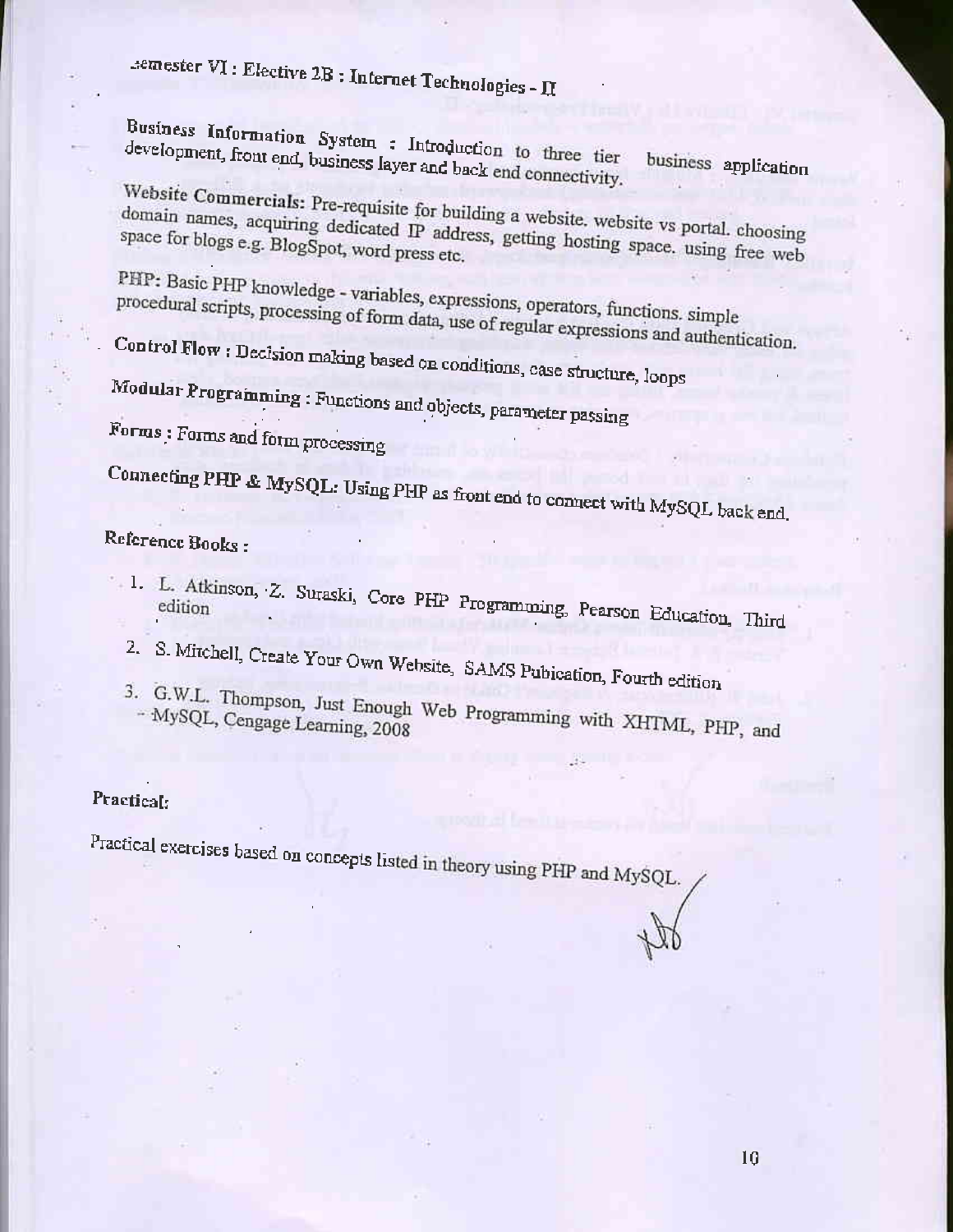Semester VI : Elective 3 B : Information Security

Course Introduction : Computer network as a threat hardware vulnerability, software vulnerability, importance of data security.

Digital Crime: Overview of digital crime, criminology of computer crime.

Information Gathering Techniques : Tools of the attacker, information and cyber warfare, scanning and spoofing, password cracking, malicious software, session hijacking

Risk Analysis and Threat : Risk analysis, process, key principles of conventional computer security, security policies, authentication, data protection, access control, internal vs external threat, security assurance, passwords, authentication, and access control, computer forensics and incident response

Hiding Information : Public key cryptography, private key cryptography and steganography (just introduction)

Safety Tools and Issues: Firewalls, logging and intrusion detection systems, Windows and windows XP / NT security, Unix/Linux security, ethics of hacking and cracking

Legal Standards : Policies, standards, procedures, and cyber law

Reference Books:

- 1. M. Merkow, J. Breithaupt, Information Security Principles and Practices, Pearson Education.
- G.R.F. Snyder, T. Pardoe, Network Security, Cengage Learning, 2010 2.
- 3. A. Basta, W.Halton, Computer Security: Concepts, Issues and Implementation, Cengage Learning India, 2008

#### Practical:

Practical exercises based on concepts listed in theory.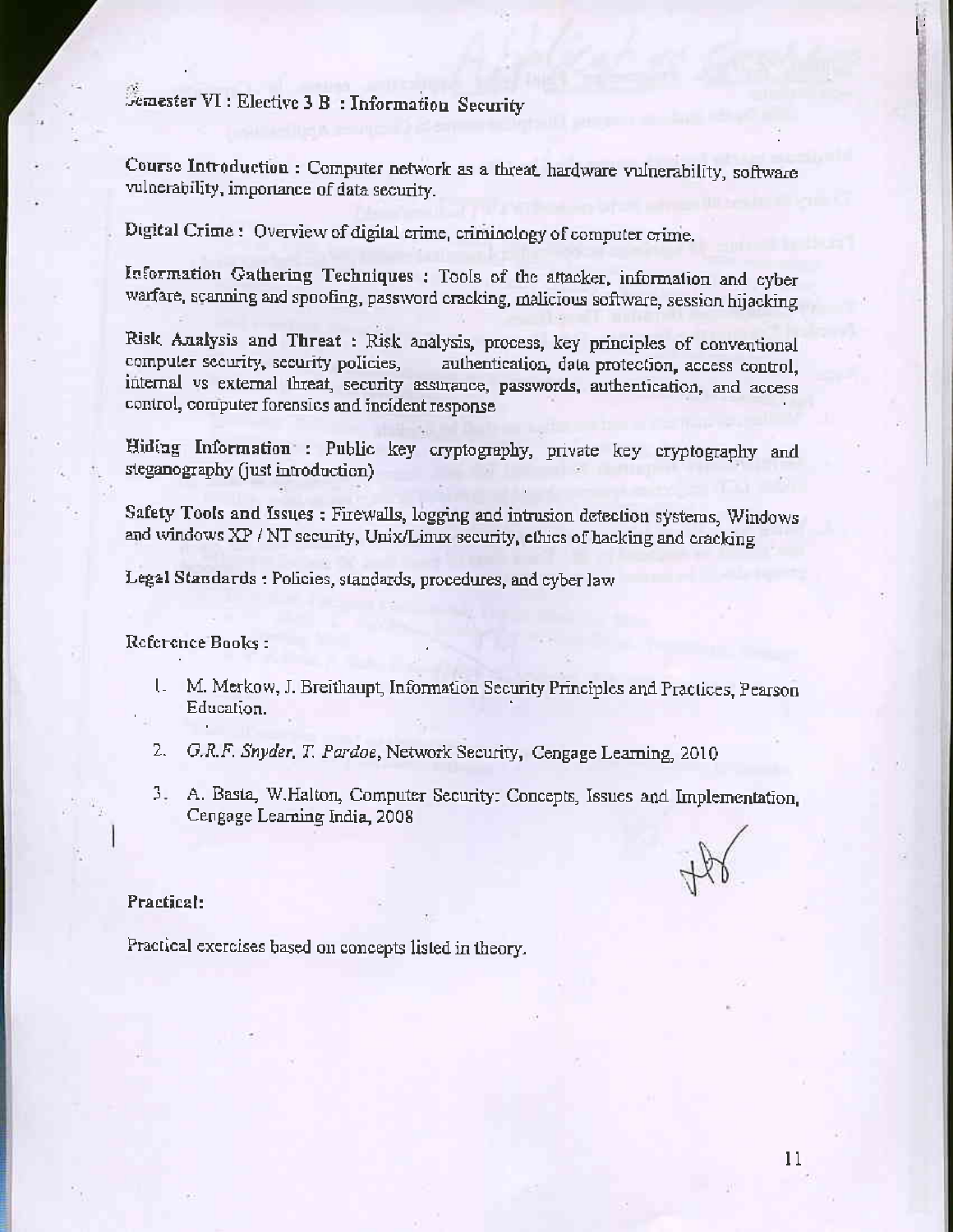Syllabus for B.A. Programme Final year Application course in Computer

(Not for the students studying Discipline course in Computer Applications)

Maximum marks for each course shall be 100.

Theory Section: 60 marks (to be covered in  $4 + 1$  lectures/week)

Practical Section: 40 marks (to be covered in 4 practical classes per student per week)

Theory Examination Duration: Three Hours Practical Examination Duration: Four Hours

Note:

- 1. Medium of instruction and examination shall be English.
	- 2. Infrastructure Required: Networked lab with internet facility on at least 20 nodes. LCD projection systems should be provided in class room/ lab.
	- 3. Batch Size: Every lab session should be supervised by a teacher and the batch size should be restricted to 20. For a class of more than 20 students, additional groups should be formed for every 20 students.

 $\frac{N8}{9|3|}$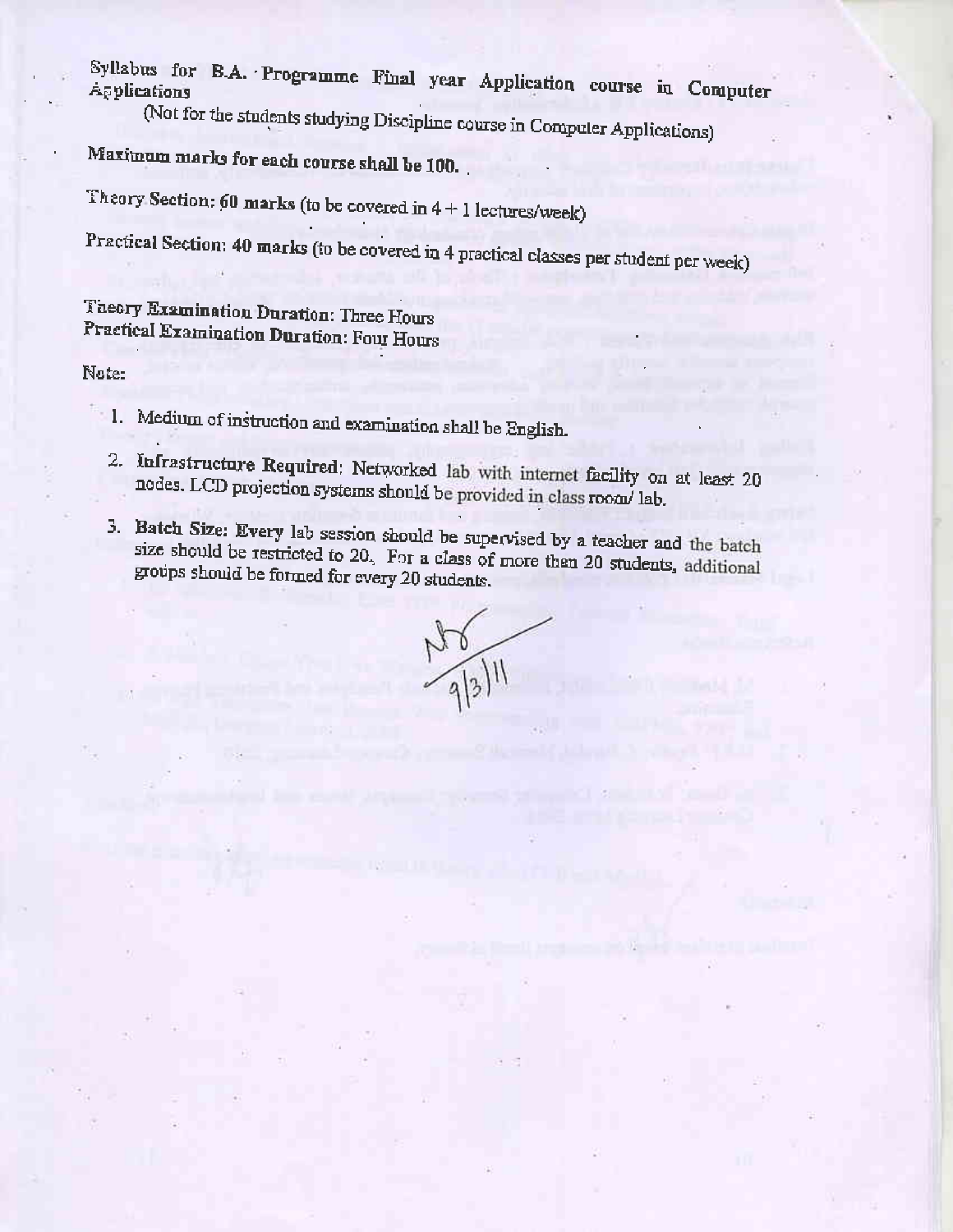Application Courses

É.

## **Computer Applications-I**

Introduction: Introduction to logical organization of computer, input and output devices (with connections and practical demo), keyboard, mouse, joystick, scanner, OCR, OMR, monitor, printer, plotter, primary memory, secondary memory, auxiliary

User Interface: Operating system as user interface, system tools, control panel settings

Database: Introduction to database, use of spreadsheet as database, use of functions and

. Networks: Definition of network, classification of network, LAN, MAN, WAN,

Internet Applications : Internet as a global network, Internet utilities - email, online banking, reservations etc.

### Reference Books ;

- 
- 1. A. Goel, Computer Fundamentals, Pearson Education, 2010.
- 2. P. Aksoy, L. DeNardis, Introduction to Information Technology, Cengage 3. P. KSinha, P. Sinha, Fundamentals of Computers, BPB Publishers, 2007
	-

#### Practical:

Practical exercises based on Open Office tools using document preparation, spreadsheet handling packages and presentation software.